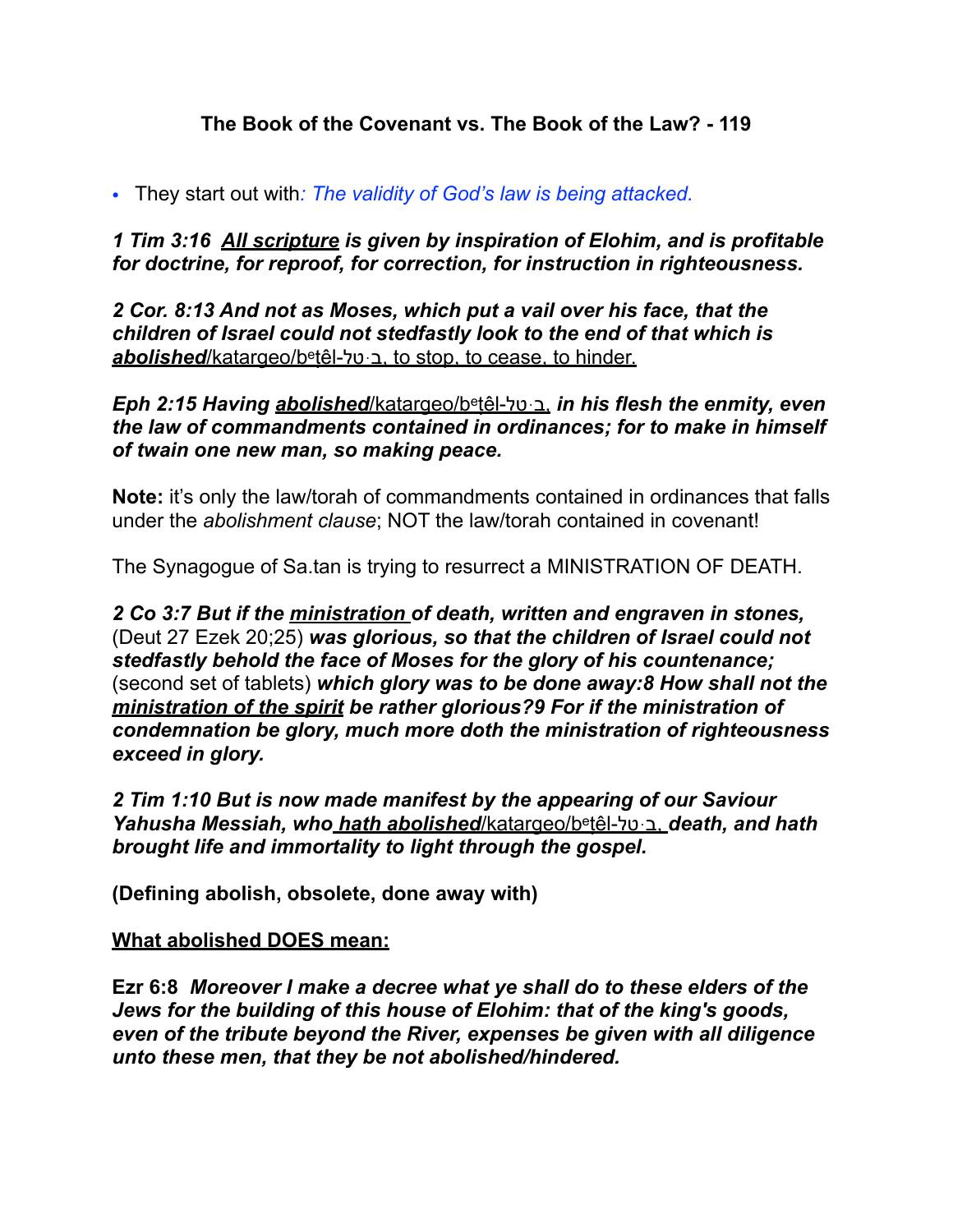Darius makes a decree not to hinder/abolish the work of the men who are rebuilding the temple. So the context of abolish is based upon not hindering the new building up of a temple that was previously destroyed.

The context of the "*abolished*" clause in the NT is the book of the law is NOT to hinder the building of the One New Man into the Commonwealth of Israel, as a Holy nation and a Kingdom of Priests.

The book of the law is no longer a hinderance to the building up of the new temple man that was previously destroyed.

*Ezr 4:21 Give ye now commandment to cause these men to cease, and that this city be not builded, until another commandment shall be given from me.* Context is the building up of a new temple and commandments being given and commandments ceasing.

**Ezr 5:5** The context is one cannot cause the building up of the new temple to cease because it's by the hand of Yah.

## *Gal. 3:12 And the law is not of faith but, The man that doeth them shall live in them.*

Exo 19:8 informs us the Book of the covenant is of faith, *"All that יהוה hath* spoken we will do." That's of faith.

Whereas the Book of the law was not of faith it was: *imposed on them until the time of reformation. Heb. 9:10.* 

## **What abolished DOES NOT mean:**

*Heb. mâchâh מחה, Gk: apollumi, destroyed.* 

#### *Heb. 9:16 For where a testament is, there must also of necessity be the death of the testator. 17 For a testament is of force after men are dead: otherwise it is of no strength at all while the testator liveth.*

A Will, a death is required in order to secure what יהוה promised to do.

You can only have one Will in administration at a time. By the 2018 will being signed and sealed by all parties it's the Will in.

Darius made command, a decree concerning the administration of the building of a new temple.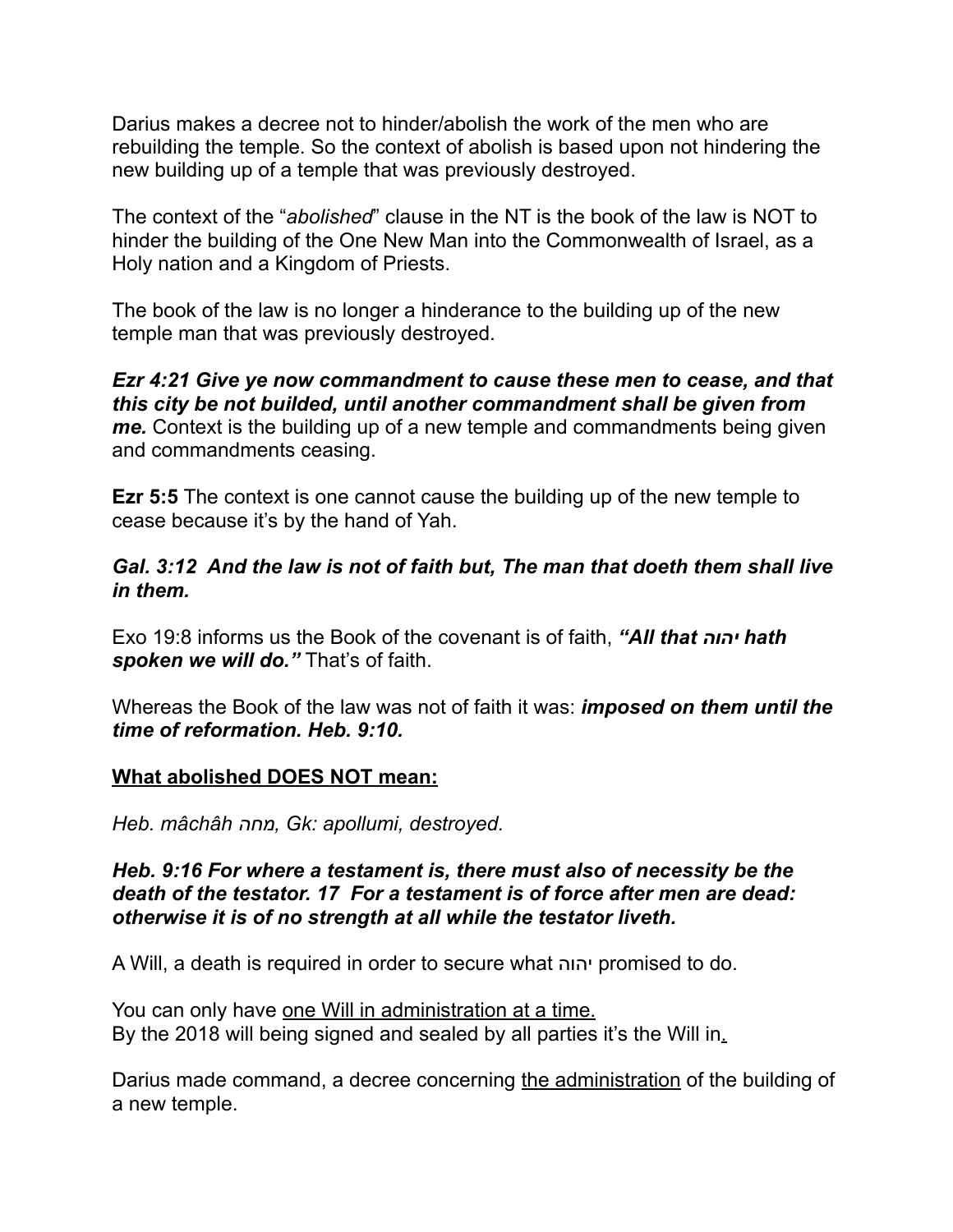- *•* They say: *a fringe segment of the Messianic Movement:*
- *•* They go on: *New Revelation*
- *•* More: *Received gods law at Mt. Sinai* (BOC was actually received not BoL)
- *• BoC Exo 20-24:8. Begins with the 10 comms in Exo 20. Ends Exo 24:8 BoL Exo 24:9 - Deut. 34.* (False premise = false conclusion)
- *•* they then switch it up and then say *"some proponents say" it's actually Gen 1- Exo 24:8.* Still wrong! How can you make an argument for your beliefs against another belief if you don't even know what the foundation of the other belief is?
- *• It was then taught that the BoL was added to the BoC as some kind of punishment for Golden Calf!* (This is untrue, they don't even comprehend the teaching. You cannot add to a broken covenant. Gal 3:15)
- *• The Levitical priestly system was not part of gods original plan.* (He got that right, lets see: *kingdom of priests, Levi paid tithe in Abe - Heb.7.9; Now that which decayeth and waxeth old is ready to vanish away - Heb. 8.13,* then we have: Genesis 49:10, Exodus 32, Numbers 3:12, Numbers 8:15-17, Joshua 5:5 – and Hebrews 7:11-12 evidences it)
- *• Tzitit Tzit and YK are in BoL abolished.* (see: abolishment clause)
- *•* YK was first instituted in the BoC anyway Gen. 3.21 on the 10th day of Tishri and we are instructed how to keep it in Heb.9.8 NOT Lev 16:1. *The Ruach this signifying, that the way into the holiest of all was not yet made manifest, while as the first tabernacle was yet standing:9 Which was a figure for the time then present, in which were offered both gifts and sacrifices, that could not make him that did the service perfect, as pertaining to the conscience;10 Which stood only in meats and drinks, and divers washings, and carnal ordinances, imposed on them until the time of reformation……Neither by the blood of goats and calves, but by his own blood he entered in once into the holy place, having obtained eternal redemption for us.13 For if the blood of bulls and of goats, and the ashes of an heifer sprinkling the unclean, sanctifieth to the purifying of the flesh:14 How much more shall the blood of Messsiah, who through the eternal Spirit offered himself without spot to יהוה , purge your conscience from dead works to serve the living יהוה?*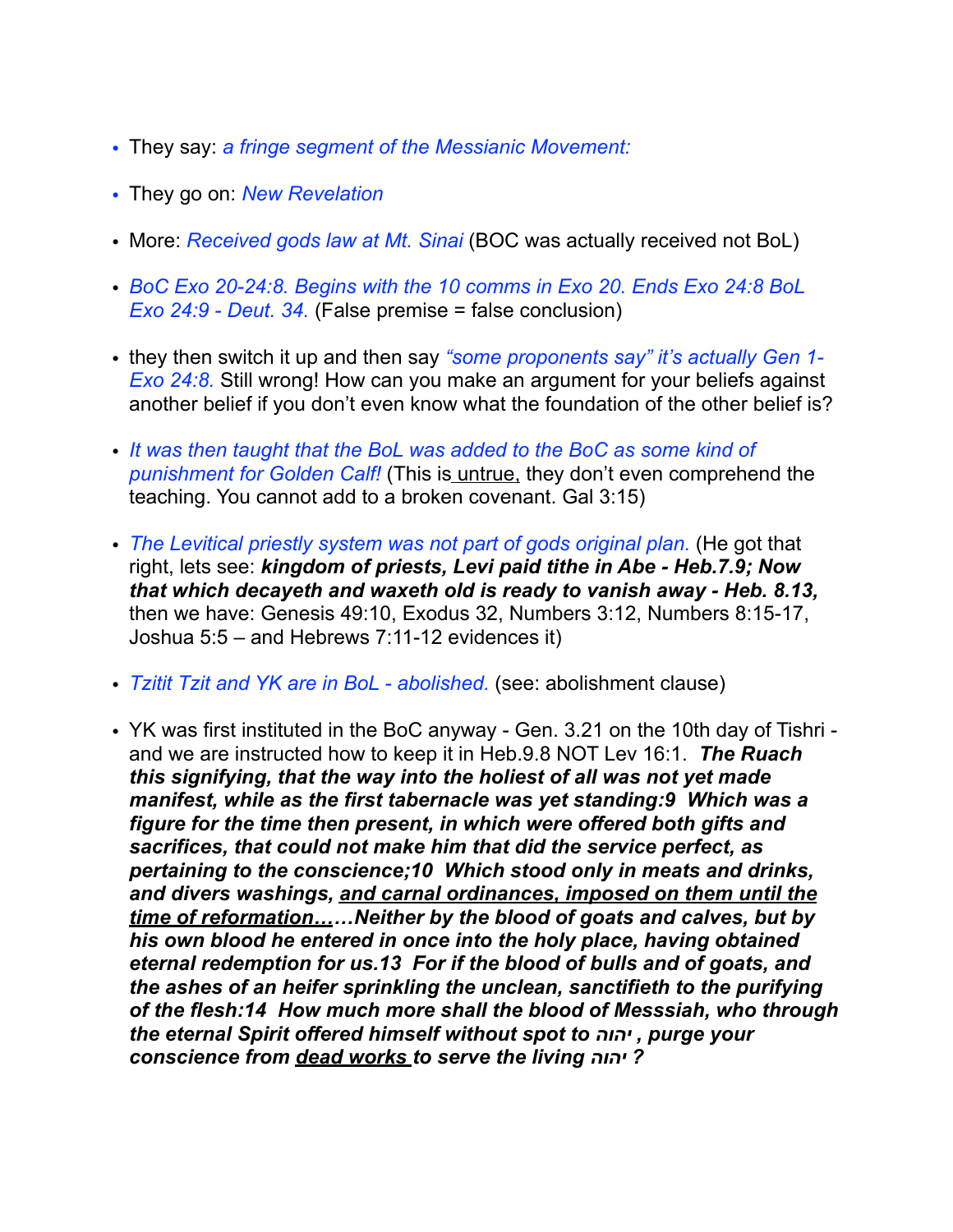• **Tzitzit:** 

*Gal 3:14 That the blessing of Abraham might come on the nations through Messiah Yahusha; that we might receive the promise of the Ruach through faith.16. Now to Abraham and his seed were the promises made. He saith not, And to seeds, as of many; but as of one, And to thy seed, which is Yahusha.* 

This same Abraham who never wore Tzitzit, This same Isaac, same Jacob-Israel - to whom the promises were made.

Tzitzit were instituted because the children of Israel couldn't even keep the 4th commandment and *went a* gathering sticks…why? V.14 of Galatians…BECAUSE THEY HADN'T RECEIVED THE PROMISE OF THE HOLY SPIRIT!

#### *2 Co 9:8* states; *And יהוה is able to make all unmerited favor abound toward you; that you, always having all sufficiency in all things, may abound to every good mitzvoth/work.*

*Rom 7:6 we are delivered from the BoL/law, that being dead wherein we were held; that we should serve in newness of spirit, and not in the oldness of the letter.* 

*Rom 8:3 For what the BoL/law could not do, in that it was weak through the flesh.* 

- *• The bible never makes a clear distinction between the BoC and the BoL, in-fact the opposite is true.* The Josiah effect - 2 Cr 34. Synonym stumble. *Why read the BoL tear your clothes and then read a completely different book, it just doesn't make any sense.*
- *• The priesthood was given to aaron and his sons before the Golden Calf.* Torah is not chronological in mitzvoth but achronological. Heb. 7:11 testifies to this truth.

**Deut 10:8 "'At that time** (after the Golden Calf breach with the second set of tablets (10:1) *יהוה set aside the tribe of Levi.' Heb 7:11 If therefore perfection were by the Levitical priesthood, for under it the people received the law, what further need was there that another priest should rise after the order of Melchisedec, and not be called after the order of Aaron?*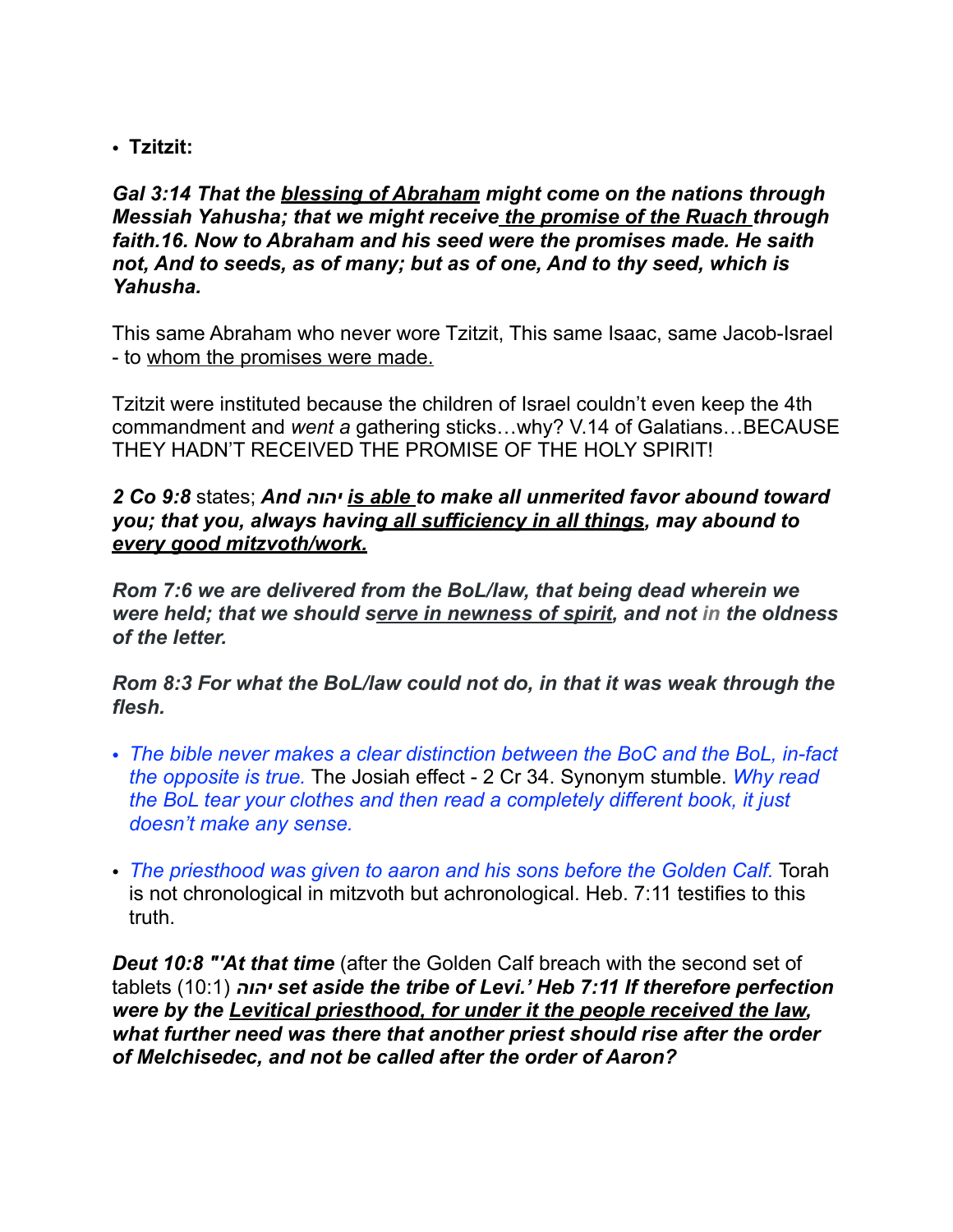## *Exo 24:12* clears this up:**"***And יהוה said unto Moses, Come up to me into the mount, and be there: and I will give thee tables of stone, and a law, and commandments which I have written; that thou mayest teach them."*

*•* Next they build a straw man stating a truth: *all priests are Levites (tribe of Levi) - not all Levites are priests (Sons of Aaron)* then blowing it over with: *It could perhaps be said, that the Levites were ordained for the service after the sin of the Golden Calf, But that wouldn't of been the official establishment of the Levitical Priesthood, if anything it would only be the establishment of the priestly helpers, to the sons of Aaron*.

## *Num 3:9 you shall give the Levites to Aaron and his sons….and they shall attend to their priesthood.*

*•* Then they admit to being aware of the Chronological achronolgical truth but deny it with a graph which shows….*.…*.*"Moses up the mountain from Exo 20-32:15."* And state, *"it's clear that the entire section is chronological."* 

They truly lumped Moshe's 10 ascents up Mt. Sinai into 1 long *staycation.* from Exo 20-32:15. They miss his first 4 ascents and then lump another 4 ascents into 1 and then completely miss another 2 ascents for a total whopping fail of 6 ascents missed.

- **1.** Ex 3
- **2.** Ex 19:3
- **3.** Ex 19:8
- **4.** Ex 19:20
- **5.** Ex 20:21-23:33 (includes the blood ratification of the BoC. Nothing can be added e.g. accents 6-10! Don't lump accents strung together with a Greek chronology)
- **6.** Ex 24:9
- **7.** Ex 24:12
- **8.** Ex 32:1
- **9.** Ex 32:31
- **10.**Ex 34

# **Their 2 pillars:**

*1.The bible never makes a clear distinction between the BoC and the BoL* 

*2.The priesthood was given to Aaron and his sons before the sin of the golden calf.*